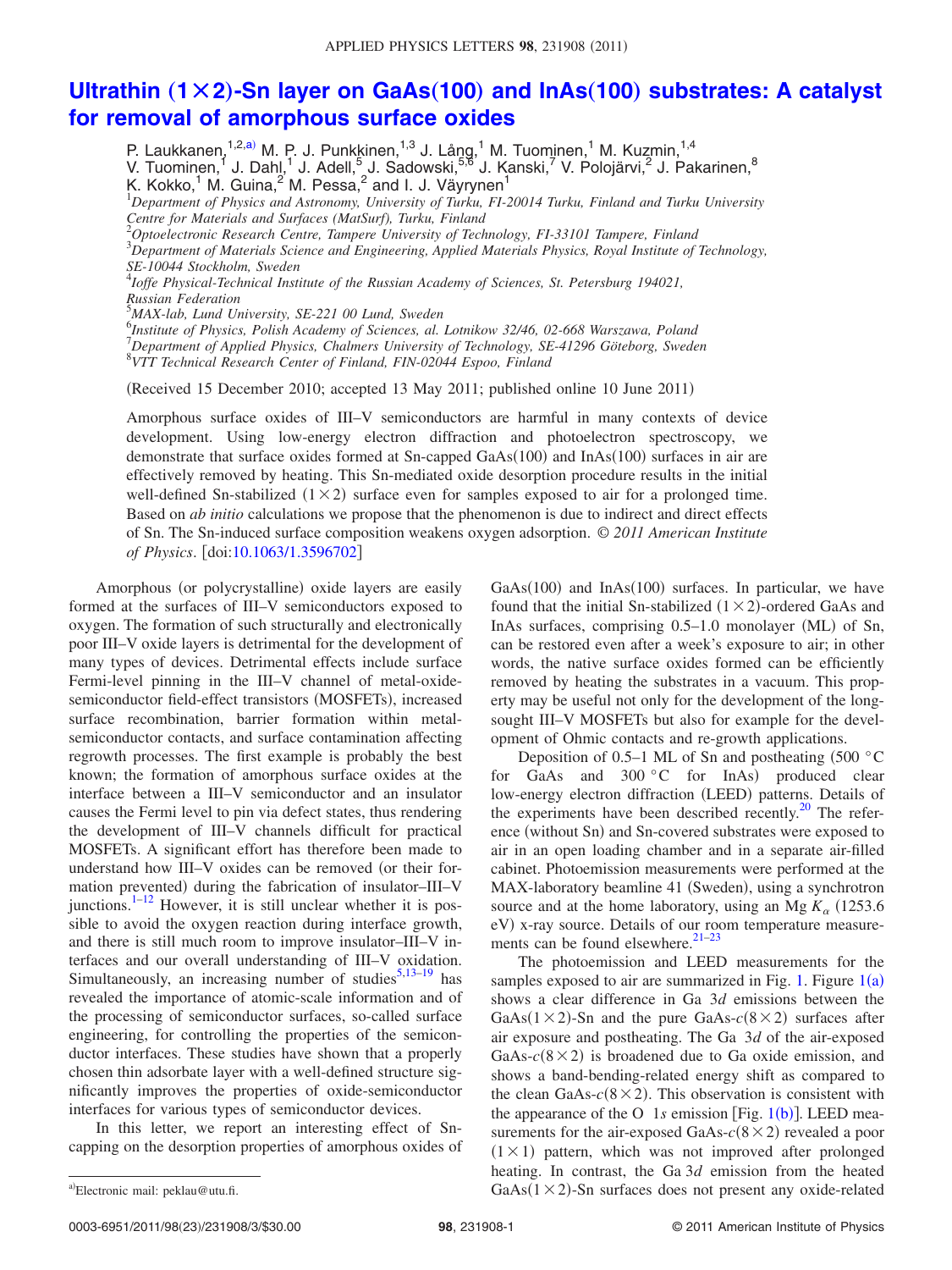<span id="page-1-0"></span>

FIG. 1. (a) Ga  $3d$  emissions from GaAs $(1 \times 2)$ -Sn (top) and pure GaAs- $c(8 \times 2)$  (center) after air exposure and annealing in vacuum, and from pure  $GaAs-c(8\times2)$  before air exposure (bottom). (b) O 1*s* emissions from GaAs( $1 \times 2$ )-Sn (bottom and top) and GaAs- $c(8 \times 2)$  (center) after air exposure and annealing at different temperatures. (c) LEED (120 eV) from GaAs( $1 \times 2$ )-Sn after 1 h air exposure and 0.5 h annealing at 550 °C, showing a clear  $(1 \times 2)$  pattern. (d) LEED (57 eV) from InAs( $1 \times 2$ )-Sn after 1 h air exposure and 0.5 h annealing at 450 °C, showing a clear  $(1 \times 2)$  pattern. (e) LEED (55 eV) from  $InAs(1 \times 2)$ -Sn after 1 h air exposure and 0.5 h annealing at 470 °C, showing a clear  $c(8 \times 2)/(4 \times 2)$  pattern.

broadening or band bending, consistently with the absence of O [1](#page-1-0)s emission [Fig. 1(b) bottom]. Moreover, the GaAs( $1 \times 2$  $1 \times 2$ )-Sn surface exhibited a sharp LEED [Fig.  $1(c)$ ] after air exposure and heating. Even after air exposure for one week, the GaAs( $1 \times 2$ )-Sn produced a clear ( $1 \times 2$ ) LEED after heating to 580 °C; at the same time the Ga 3*d* peak did not include the oxide emission. The LEED from samples exposed to air for a week was of course not as sharp as in Fig.  $1(c)$  $1(c)$  but the quality of the pattern improved with prolonged heating. It is important to note that after air exposure but before any heating, both the  $GaAs(1 \times 2)$ -Sn and the pure GaAs- $c$ (8  $\times$  2) samples exhibited a poor (1  $\times$  1) LEED

and Ga oxide emissions. The InAs( $1 \times 2$ )-Sn behaves in the same way as the GaAs $(1 \times 2)$ -Sn after air exposure but it has some unexpected properties as follows: Sn re-evaporated from the InAs more easily than from the GaAs since heating to 470 °C removed Sn from the InAs and produced the pure InAs- $c(8 \times 2)$  surface [Fig. [1](#page-1-0)(e)] while the  $(1 \times 2)$ -Sn remained on the GaAs at least up to 600 °C. Our preliminary tests show that  $InSb(100)$ -Sn system behaves like the  $InAs(100)$ -Sn.

Figure [2](#page-2-8) shows high-resolution photoemission spectra from  $InAs(1 \times 2)$ -Sn before and after air exposures and also after heating the air-exposed samples. The same measurements of  $GaAs(1 \times 2)$ -Sn reveal the behavior (not shown) similar to that in Fig. [2.](#page-2-8) The high binding energy (BE) components S<sup>\*</sup> clearly indicate that the GaAs and InAs substrate surfaces are oxidized during air exposure.<sup>[24,](#page-2-9)[25](#page-2-10)</sup> It also appears that As oxides are the first oxides to be removed by heating. The Sn  $4d$  spectra also reveal many surface components  $S^*$ and  $S^{**}$  at higher BE than the InAs( $1 \times 2$ )-Sn peaks; this agrees closely with previous reports, showing similar peaks between 1.5 and 2.5 eV measured from SnO and SnO<sub>2</sub> compounds[.26](#page-2-11)

To interpret the experimental findings, *ab initio* calculations were performed using the projector augmented wave method as implemented in the Vienna *ab initio* Simulation Package. $27.28$  $27.28$  The plane wave cutoff energy was set at 400 eV. The computation procedure is described elsewhere.<sup>20,[29](#page-2-14)</sup> The adsorption of an oxygen atom was simulated for different surfaces, including  $c(8 \times 2)$ ,  $\beta(2 \times 4)$ , and Sn-induced  $(1 \times 2)$ . Several relevant surfaces were considered to rule out the possibility that the results were dependent on the surface chosen or on the position of the oxygen atom. One substitutional Sn atom was inserted into the  $c(8 \times 2)$  and  $\beta(2 \times 4)$ reconstructions while on the Sn-stabilized surface Sn coverage varied between 0.125 and 0.625 ML. The Ga and As atoms in the first and second layers of GaAs-Sn were gradually substituted by equivalent Sn atoms, and several different relatively stable adsorption sites were considered. Local Sn clustering was also tested. The  $(4 \times 2)$  unit cells adopted enabled the comparison of similar oxygen adsorption sites with different nearest-neighbor environments. The total energy results show consistently, regardless of surface or Sn coverage, that by replacing a Ga/In (As) atom with a Sn atom the adsorption/desorption energy of a neighboring O atom is decreased (increased) by  $0.1-0.8$  eV (most of the shifts are within  $0.4$  eV); in other words, it is easier (more difficult) to desorb oxygen. The tendency observed is thus probably also valid on a more or less disordered surface which is relevant, because surface is reconstructed upon oxidation. The results are in agreement with the experimental observation according to which As oxides are the first oxides to be removed by heating. If some of the Ga/In atoms are replaced by Sn atoms, the surface tends to desorb oxygen more easily. We recall that the GaAs surface is crystallized in the  $\zeta$ - $c(8)$  $\times$ 2)-structure<sup>29</sup> in Ga-rich conditions at 0 K (although under finite temperatures there are also  $\zeta$ a-type areas on the surface $30,31$  $30,31$ , and the number of Ga atoms in the surface layer is slightly reduced in the Sn-induced phase transition to the  $(1 \times 2)$  reconstruction. The absolute value of the adsorption energy depends strongly on the adsorption position (scatter in adsorption energy is more than 1 eV), which is a common result for all surfaces considered.